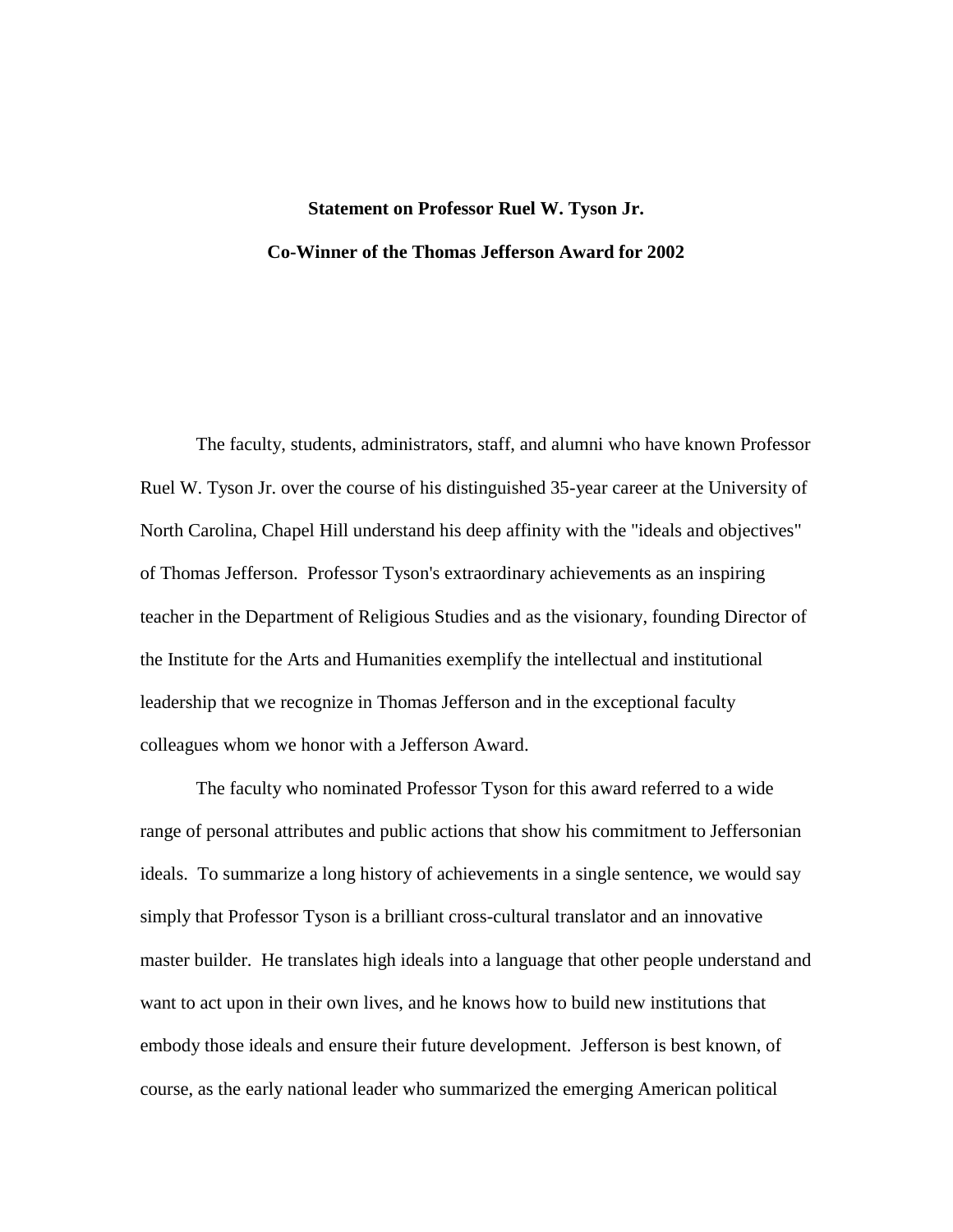creed in the Declaration of Independence, but he was also a "builder." He was forever building his famous home at Monticello, but he was even more influential as the visionary builder of the University of Virginia. He believed that education and a wellinformed public were the foundation for an enlightened, democratic society.

Professor Tyson has long expressed these same values in his teaching, in his writing, and in his remarkable service to the university and the state. He believes deeply in the value of a humanistic education that raises the provocative, enduring questions of philosophy, religion, literature, and history. His former students refer to the ways in which he changed their lives by provoking them to think critically about their own beliefs and by helping them to develop a vision for their future. Professor Tyson's teaching—as former students describe it—inspires people to think for themselves and to imagine new approaches to old problems. He insists on the importance of understanding humanistic traditions, but he also insists on the constant need to rethink and revise these traditions amid the rapid changes of the contemporary world.

Professor Tyson extends his teaching skills far beyond the university because he is a master at explaining to non-academic people why it is important for scholars to study seemingly arcane philosophical or cultural issues. He shows how careful research and creative scholarship lead to inspired teaching, but he also listens carefully to people outside the university and brings their insights back to his colleagues at UNC. Alumni often say that Professor Tyson helps them comprehend what professors do and why they do it. He describes the search for knowledge in a language that never condescends to non-academic audiences, and his engaging personal conversations convey his deep curiosity about the distinctive insights of each person he meets. He assumes that every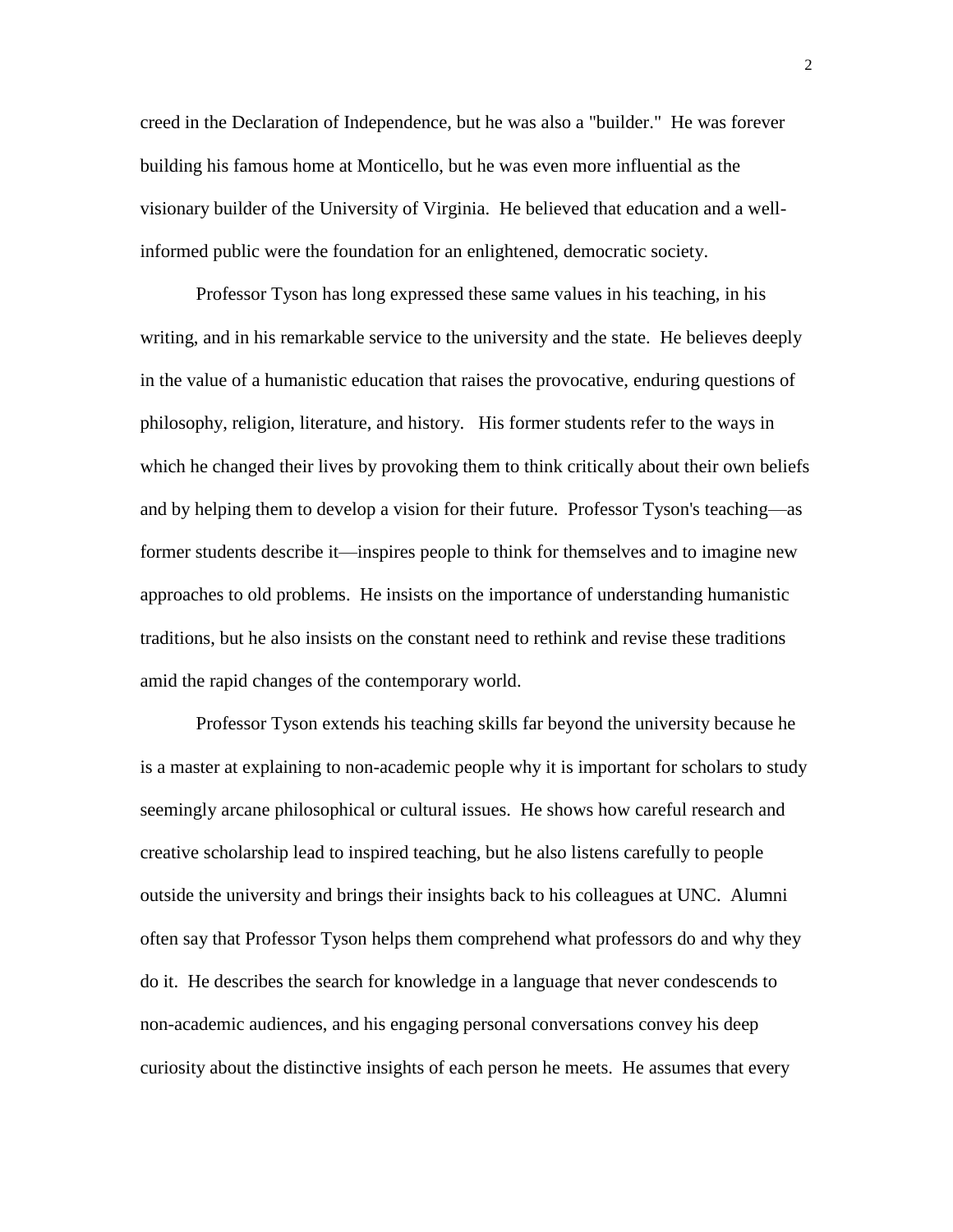human being has a great capacity for learning and for understanding what is at stake in the great questions of philosophy, political theory, and literature (a democratic conception of education that also expresses a key Jeffersonian ideal).

He regularly takes "Faculty Fellows" of the Institute for the Arts and Humanities to conversations with alumni groups and external "Friends" of the Institute. These discussions always focus on specific themes—including, for example, the nature of civic culture in America, the complexity of race relations, or the meaning of friendship. Professor Tyson thus carries the spirit of the university into countless meetings in places such as Charlotte, Greensboro, Washington, New York, Boston, and Atlanta, but he also carries this wider public back into the University. This is the work of a brilliant, crosscultural translator.

At the same time, however, Professor Tyson is a brilliant builder. He has built the Institute for the Arts and Humanities into one of the most vital centers of faculty conversation and interdisciplinary exchanges at UNC. His long, generous service to this Institute has created a unique meeting place where faculty have the space and the time to talk about their ideas, their teaching, and their visions for the University. He works tirelessly to attract valuable gifts that have endowed faculty fellowships, supported special programs and lectureships, and led to the construction of a beautiful new building. Professor Tyson is an exceptional builder who knows how to build intellectual programs as well as impressive structures in bricks and mortar. He has raised millions of dollars for his various "building" projects, and he has managed this money well (in this respect, he builds more successfully than the debt-ridden Jefferson built at Monticello!). Equally important, Professor Tyson shows how fundraising in a university must always serve a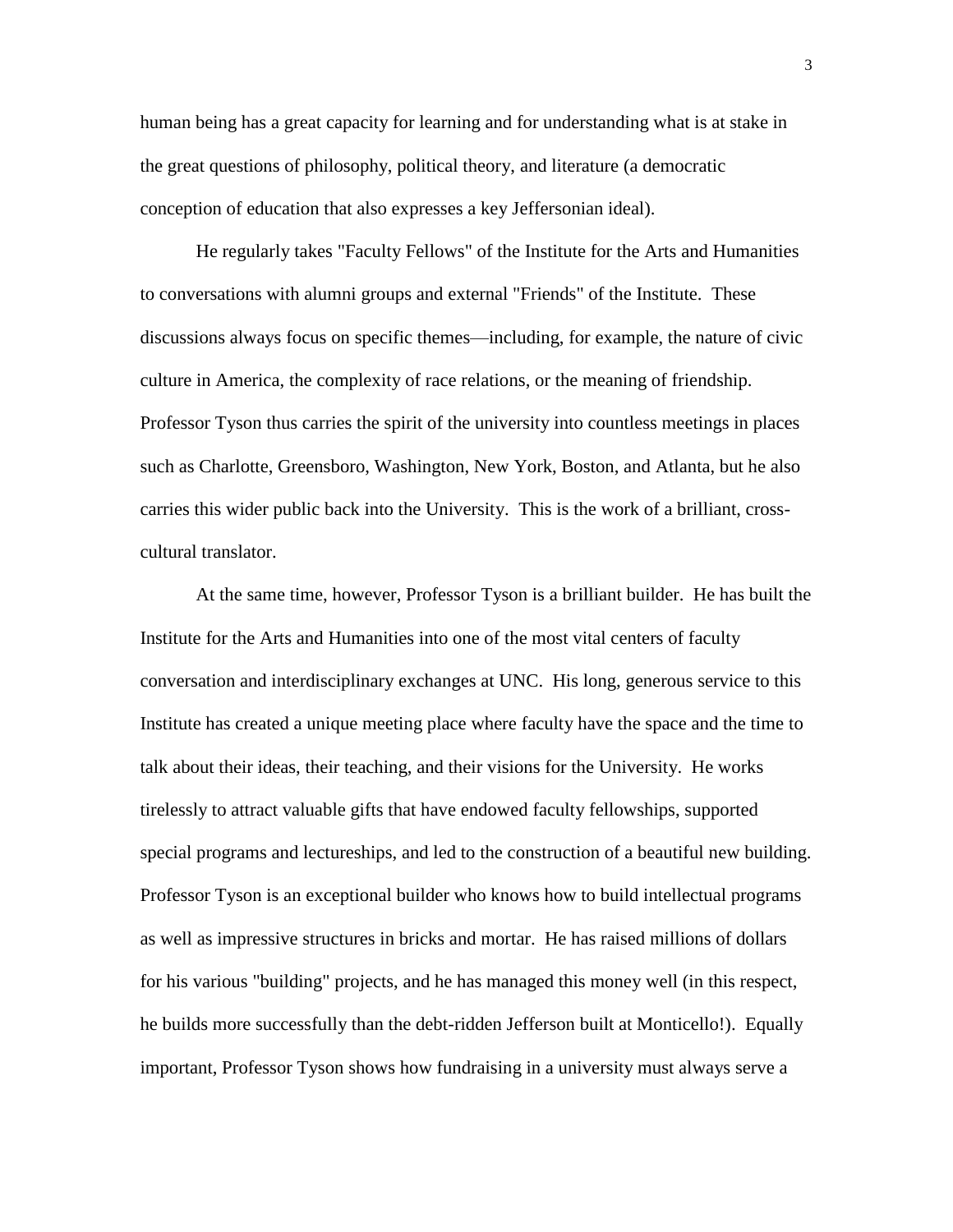higher vision. He builds toward an ideal, and few professors have ever been more successful in transforming their ideals into reality.

Like all great builders, Professor Tyson has created a strong foundation for the future use of the structures he has established. Approximately 200 UNC faculty members have benefited from semester fellowships at the Institute for the Arts and Humanities, where they have met colleagues from other departments and presented their research ideas, their art, their music, and their ideas about good teaching. Future generations of UNC professors will continue this well-established program, and they will meet in a building that will become a dynamic center for the creative exchanges that characterize a great university. The programs and facilities of the IAH will help shape the future education of UNC students, but they will also continue to provide all-important links between the university, the alumni, and the citizens of both North Carolina and the wider world.

Professor Tyson has thus expressed the "ideals and objectives" of Thomas Jefferson by translating ideals into action and by building for the future without forgetting that solid structures always stand upon a legacy from the past. I therefore speak on behalf of his faculty colleagues, his students, and his many friends outside the University in thanking Professor Ruel Tyson for the extraordinary work and imaginative leadership that we recognize as he receives Jefferson Award for 2002.

Lloyd Kramer Professor of History Associate Director, Institute for the Arts and Humanities 4